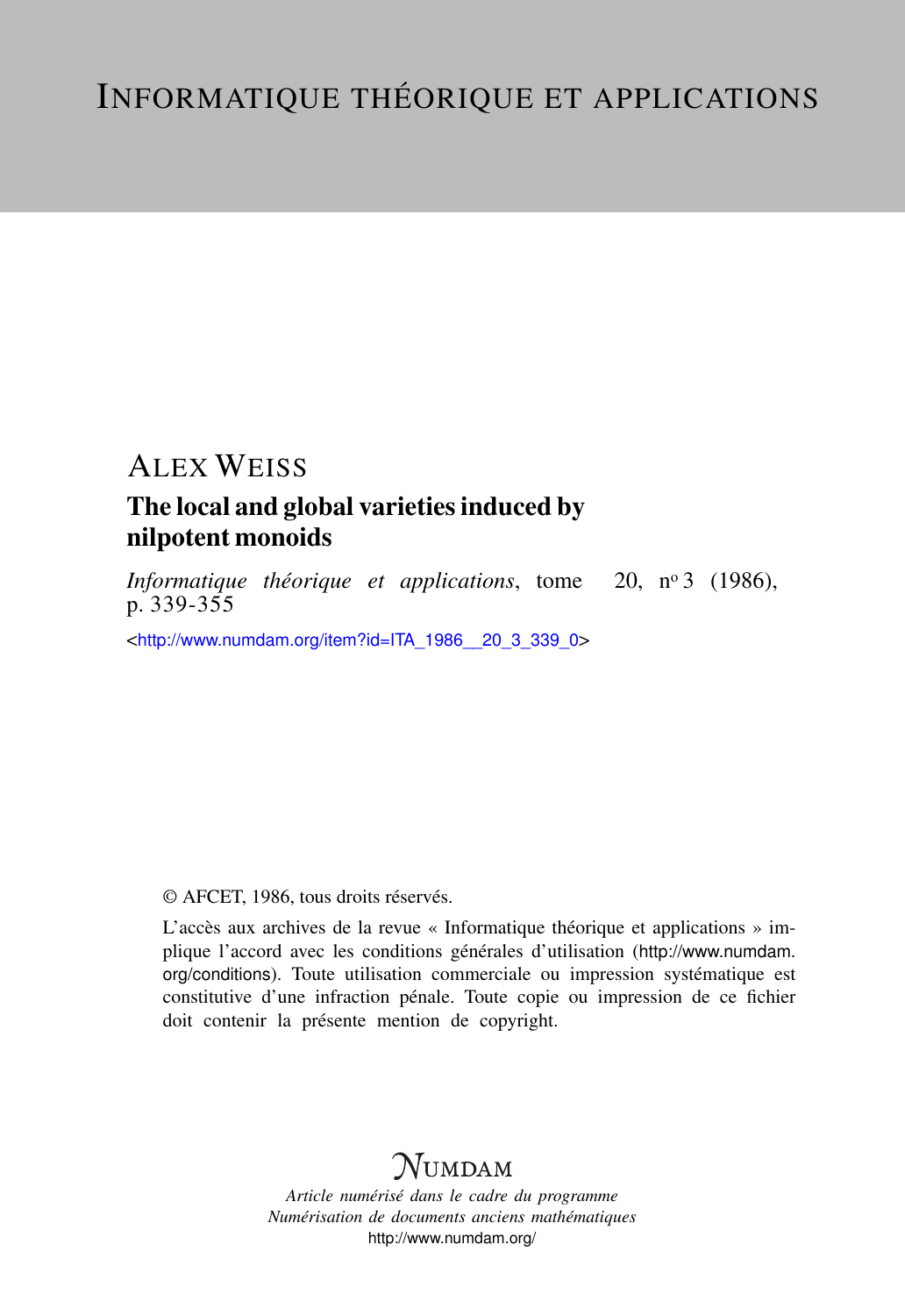**Informatique théorique et Applications/Theoretical Informaties and Applications (vol. 20, n° 3, 1986, p. 339 à 355)**

## **THE LOCAL AND GLOBAL VARIETIES INDUCED BY NILPOTENT MONOIDS (\*)**

#### **by Alex** WEISS (\*)

**Communicated by J.-E. PIN**

Abstract.  $-$  *It is proved that* **MNIL**  $*$  **D** = **LMNIL**. Thus the membership problems for the *semigroup variety* **MNIL \* D** *and the category variety* **gMNIL** *are solved.*

**Résumé. -** *On démontre que* **MNIL \* D — LMNIL.** *Alors tes problèmes d'appartenance pour la variété de semigroupes* **MNIL \* D** *et la variété de catégories* **gMNIL** *sont résolus.*

#### **1. PRELIMINARIES**

#### **1.1. Goal**

To soive the membership problem for the semigroup variety **MNIL\*D** and for the category variety induced globally by the monoid variety **MNIL.**

### **1.2. Introduction**

This paper solves a difficult problem using the theory developped in  ${W & T}$ and  $[T & W]$ . Some familiarity with the results and terminology of these two papers is presupposed. The following proposition shows that the two membership problems are really one and the same.

1.3. PROPOSITION: *Let* Y *be a monoid variety, Then the following statements are equivalent.*

**<sup>&</sup>lt;\*) Received in April 1985, revised in January 1986**

**Financial assistance from the National Science and Engineering Research Council of Canada and FONDS F.CA.C is gratefully acknowledged.**

**<sup>(</sup> x ) Department of Mathematics, Concordia University, 7141 Sherbrooke St. W., Hingston Hall, Montréal, Québec, Canada H4B1R6.**

**Informatique théorique et Applicaiions/Theoretical Informaties and Applications 0296-1598 86/03 339 17/S3.70/© Gauthier-Vülars**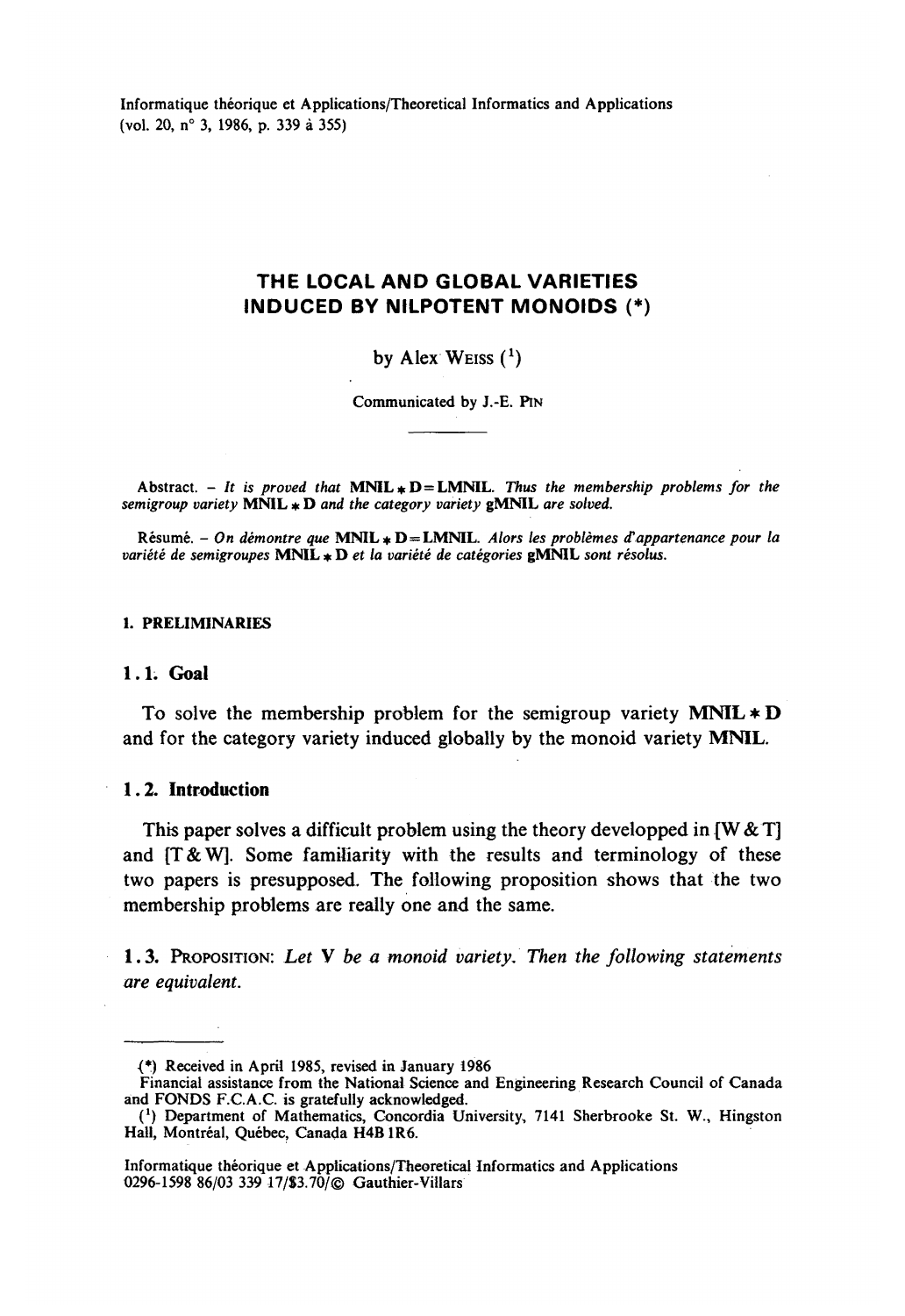$(i)$   $V * D = LV$ .

(ii) V *induces globally and locally the same category variety,*

(iii) *Given any Jïnite category C whose base monoids are in* V, *there exists an injective relational morphism from C to some monoid in* V.

(iv) *Over any graph, a local \-congruence is a V-congruence.*

*Proof:* All the equivalences are demonstrated in  $[T & W]$  and  $[W & T]$ .

### **1.4. Plan**

The principal result [theorem  $(3.1)$ ] shows that statement (iv) in the above proposition holds for the monoid variety **MNIL.** The complete proof, however, is long and complicated. Theorem (3.1) proves the resuit modulu the construction of a certain function  $f(n)$ , to which the bulk of the paper is devoted.

The plan of the paper is as follows. Section (2) contains the basic définitions and notations. Section (3) contains the principal resuit. Section (4) contains a number of technical lemmas. Finally, Section (5) contains the main lemmas as well as lemma  $(5.6)$  which defines  $f(n)$  and completes the proof of theorem (3.1). The next section starts with a few facts about **MNIL.**

#### 2. MNIL-CONGRUENCES

2.1. DEFINITION: Let *A* be an alphabet,  $x \in A^*$ .  $|x|_a$  denotes the number of times the letter *a* appears in *x.* Let

$$
x \gamma = \{ a \in A \, \big| \, x \big|_a \geq 1 \, \}
$$

that is,  $x \gamma$  is the alphabet of x. Next let

$$
x \gamma_n = \{ a \in A \, \big| \, x \big|_a \geq n \, \}.
$$

Notice that  $x \gamma = x \gamma_1$ .

Let  $x \delta_n$  be the subword of x obtained by erasing from x all occurences of the letters in  $x \gamma_n$ .

The following définition and lemma are borrowed from [S].

**2.2.** DEFINITION: Define a congruence  $\approx$  over  $A^*$  as follows. For all x,  $y \in A^*$ ,

 $x \approx_{n} y$  if  $f x \gamma_{n} = y \gamma_{n}$  and  $x \delta_{n} = y \delta_{n}$ .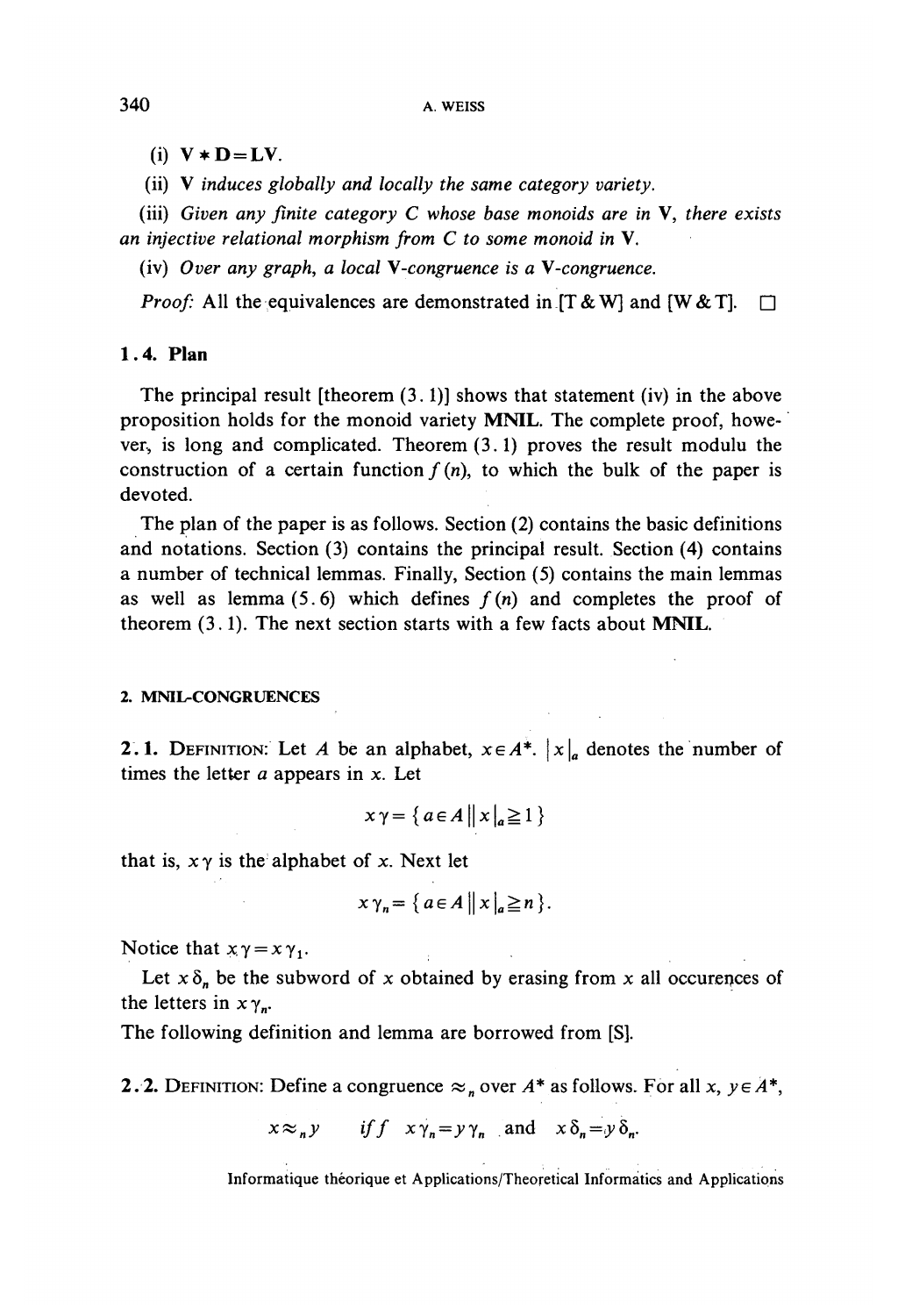## 2.3. LEMMA:

- (i)  $\approx$ <sub>n</sub> is a finite index congruence over  $A^*$ .
- (ii) For all  $n \ge 0$ ,  $\approx_n \supseteq \approx_{n+1}$ .  $\Box$

#### 2.4. DEFINITION: Define a family of semigroups

 $NIL \triangleq S \in S | S$  is a semigroup with a zero,

*this zero being the only idempotent of*  $S$  }.

Given a semigroup *S,* let

$$
S' = \begin{cases} S & \text{if} S \text{ is a monoid,} \\ S \cup \{1\} & \text{if} S \text{ is not a monoid.} \end{cases}
$$

So *S'* is always a monoid.

The next proposition is extracted from [S].

2.5. PROPOSITION (Straubing): The following families of monoids are ail equal.

(i) The M-variety generated by

$$
\{S^{\bullet} \mid S \in \mathbf{NIL}\}.
$$

(ii) The family

 ${S \in \mathbf{M}$  *there exists an*  $n \geq 0$  *such that* for *all* 

 $s \in S$ ,  $s^n = s^{n+1}$  and for *all*  $s \in S$ 

and *all idempotents*  $e \in S$ ,  $es = se$  ?.

(iii) The family

 ${S \in \mathbf{M} \mid there \ exists \ an \ v \geq 0 \ such \ that}$ 

for all  $s \in S$ ,  $s^n = s^{n+1}$  and for all  $x, y \in S$ ,  $x^n y = y x^n$ .

(iv) The family

 ${S \in \mathbf{M} \mid \text{there exists an } n \geq 0 \text{ such that for all}}$ 

$$
s \in S
$$
,  $s^n = s^{n+1}$  and for all x,  $y_0, y_1, ..., y_n \in S$ ,  
 $y_0 xy_1 ... xy_n = x^n y_0 y_1 ... y_n = y_0 y_1 ... y_n x^n$ .

(v) The monoid variety generated by the monoids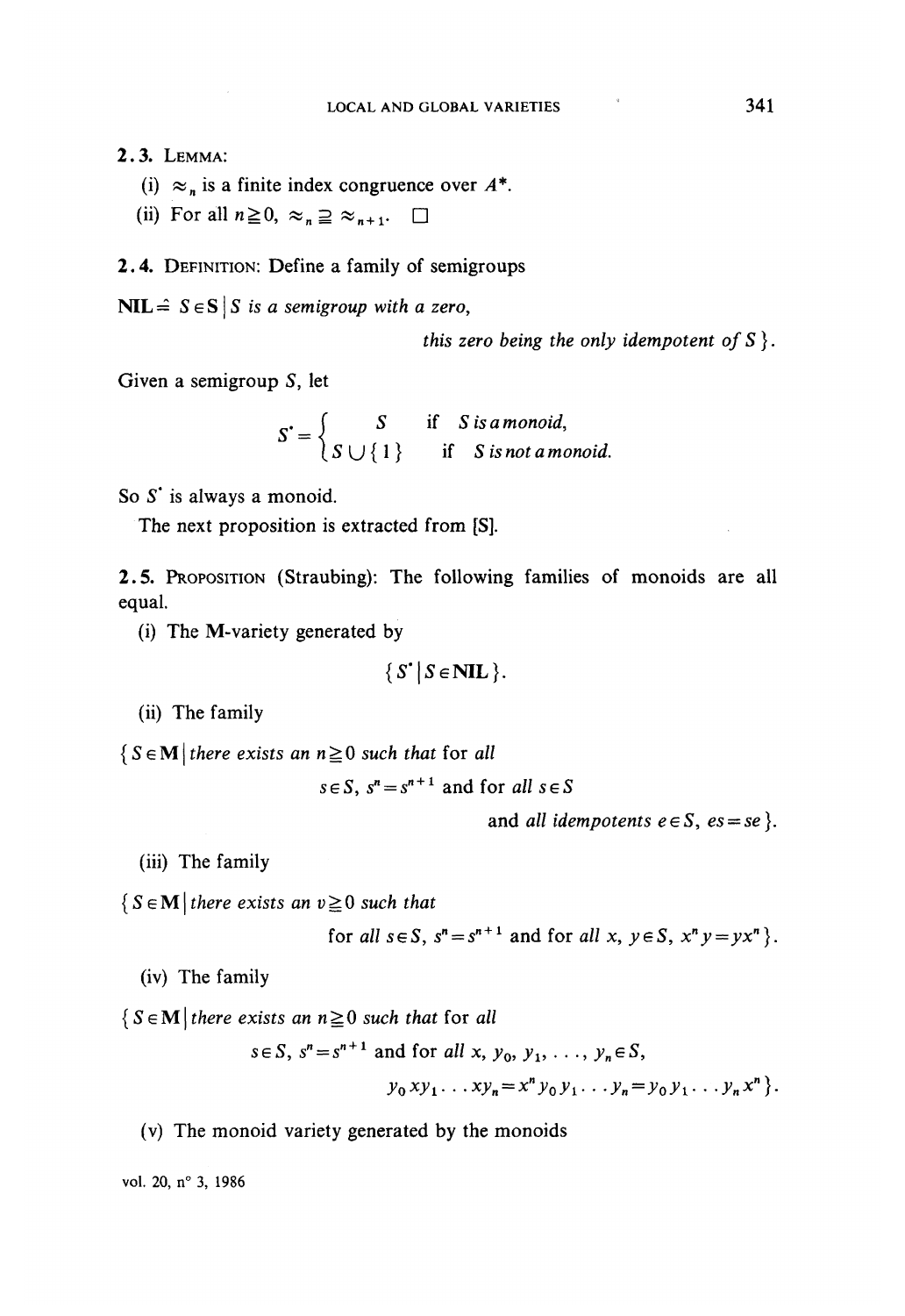342 A. WEiss

 ${A^*}{\approx_n}$  *A* is an alphabet and  $n \ge 0$  }.  $\Box$ 

The monoid variety thus identified by the above statements in called MNIL. For our work, characterizations (iv) and (v) are the most useful.

**2.6.** DEFINITION: A (directed) graph  $G = (V, E, \alpha, \omega)$  consists of a set V of vertices, a set *E* of edges, and two functions  $\alpha$ ,  $\omega$  :  $E \rightarrow V$  which assign to each edge its begin and end vertex, respectively. We dénote by *P* the set of all (possibly empty) paths over G. We use the symbol  $\sim$  to denote the coterminamity relation on paths. Let G be a graph and let  $x \in E^*$ . Then  $x \gamma$ makes sense whether x is a path or not. Now, if  $x \in P$ , define

 $x y = \{v \in V | x$  can be f actored as  $x = x_0 x_1$  with  $x_0 \omega = x_1 \alpha = v$ .

So x v is the set of vertices which x visits. Denote by  $|x|_v$  the number of times that x visits the vertex *v.*

Let  $L$  denotes the set of loops in  $G$ , while  $L<sub>v</sub>$  denotes the set of loops about the vertex *v.*

Let  $\overline{\approx}_n$  be the family of MNIL-congruences induced by the family  $\approx_n$ over £\*.

Define the relation *Rn* over G by

$$
R_n = \{ (x^n, x^{n+1}) | x \text{ is a loop} \}
$$
  
 
$$
\bigcup \{ (y_0 xy_1 \dots xy_m, y_0 y_1 \dots y_n x^n) | y_0, y_1, \dots, y_n \text{ are coterminal loops} \}
$$
  
 
$$
\bigcup \{ (y_0 xy_1 \dots xy_m, x^n y_0 y_1 \dots y_n) | y_0, y_1, \dots, y_n \text{ are coterminal loops} \}.
$$

Note that in the definition of  $R_n$  we allow empty loops. Let  $\beta_n$  be the smallest congruence over G which contains *Rn.* Once we show [lemma (2. 8) below] that the  $\beta_n$ 's have finite index, it follows by proposition (2.5) (iv), that the  $\beta_n$ 's are local MNIL-congruences.

2.7. NOTATION: Our first goal is to prove that the  $\beta_n$ 's have finite index. To do so, we need to introducé some notation. Let

$$
S_{n, 1} = E \cup \{e^j \mid e \text{ is a loop-edge and } 1 \leq j \leq n\}.
$$

For all *k* such that  $2 \le k \le |E|$  let

$$
S_{n, k} = \{ x \in P \, \big| \, |x| < k \, (n \, | \, S_{n, k-1} \, | \, +2) \, \}.
$$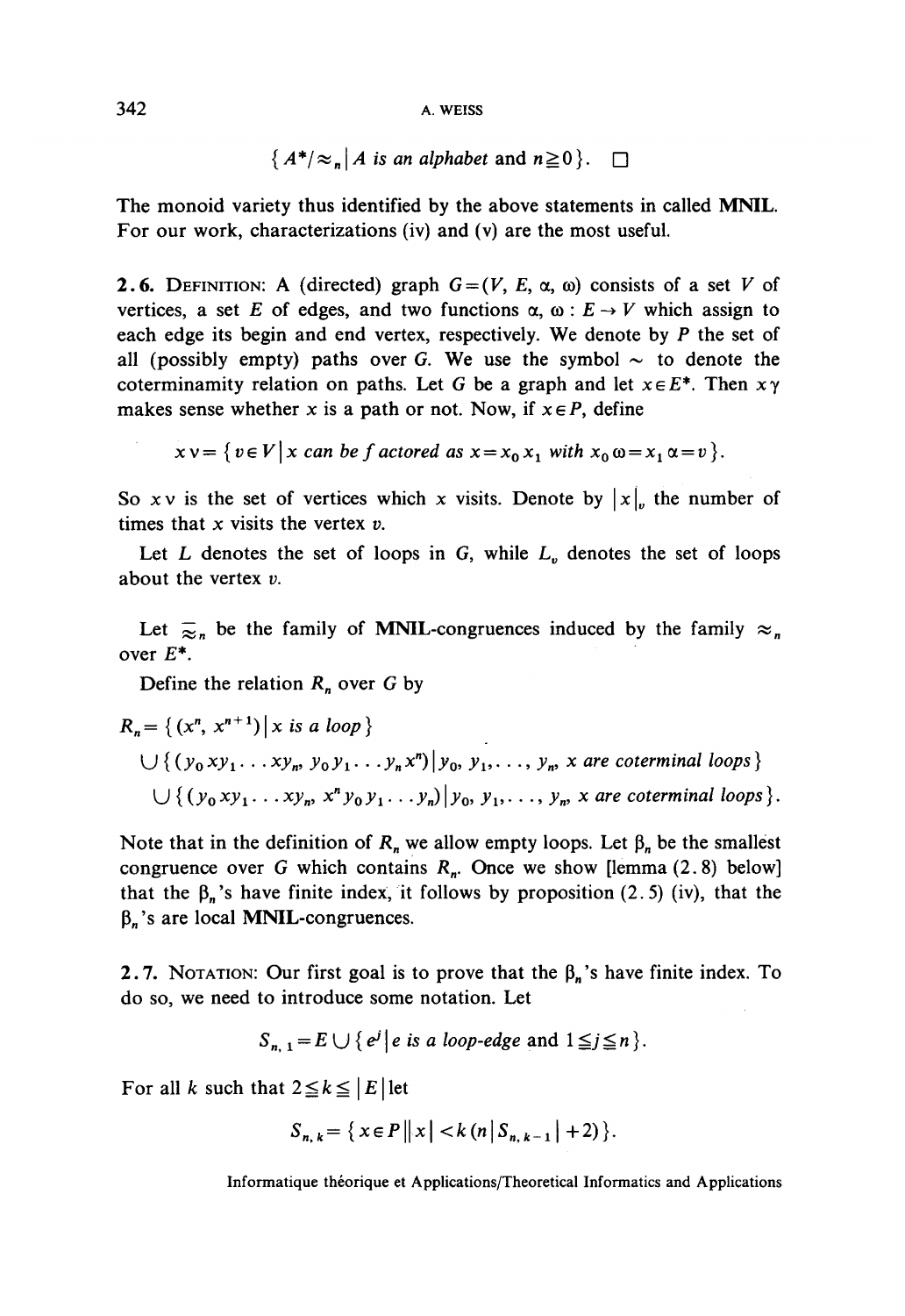**2.8.** LEMMA: For all  $x \in P$  such that  $|x \gamma| = k$  there exists  $\overline{x} \in S_{n,k}$  such that  $x \beta_n \overline{x}$ .

*Proof:* We proceed by induction on *k* where  $1 \le k \le |E|$ . If  $|x\gamma| = 1$  then either x is an edge, in which case let  $\bar{x} = x$ , or  $x = e^j$  where *e* is a loop-edge and  $j \ge 1$ . In the latter case let  $\bar{x} = e^{min(i, n)}$ . In either case  $x \beta_n \bar{x}$ .

Next suppose that the induction hypothesis holds for  $k \ge 1$ , and let  $|x\gamma|=k+1$ . If

$$
|x| < (k+1)(n|S_{n,k}|+2)
$$

let  $x = \overline{x}$ . Else we shall construct a path  $\overline{x}$  such that  $x \beta_n \overline{x}$  and  $|\overline{x}| < |x|$ . The induction will then follow by iteration.

Put some arbitrary but fixed ordering on £, As

$$
|x| \geq (k+1) (n |S_{n,k}| + 2),
$$

it follows by the pigeon hole principle that there exists  $e \in E$  such that  $|x| \geq n|S_{n,k}|+2.$ 

If there are several such edges, choose the first in the  $E$ -ordering. Thus  $x$ contains  $n | S_{n,k} | + 1$  non-overlapping segments, all of which are coterminal paths whose alphabet is of size  $\leq k$ .

If one of these paths is empty, then e is a loop-edge and as  $|x|_e > n$ , we can construct  $\bar{x}$  such that  $|\bar{x}|_e = n$  and  $x \beta_n \bar{x}$ .

If none of the segments is empty, then, by induction, each of them is  $\beta_n$ -congruent to some path in  $S_{n,k}$ . Again, by the pigeon hole principle, at least  $n+1$  of them must be  $\beta_n$ -congruent to the *same* path in  $S_{n,k}$ . Let  $s_1, \ldots, s_{n+1}$  be the first  $n+1$  such  $\beta_n$ -congruent paths and let *s* be the path in  $S_{n,k}$  which is congruent to then. Then

$$
x = x_0 s_1 x_1 \dots s_{n+1} x_{n+1} \beta_n
$$
  
\n
$$
x_0 s x_1 \dots s x_{n+1} \beta_n
$$
  
\n
$$
x_0 s s^n x_1 \dots s_{n+1} \beta_n
$$
  
\n
$$
x_0 s^n x_1 \dots x_{n+1} = \overline{x}.
$$

As  $x \beta_n \overline{x}$  and  $|\overline{x}| < |x|$  we are done.  $\Box$ 

**2.9.** LEMMA:  $\beta_n$  is a finite index congruence over G.

*Proof:* There are no more than  $|S_{n, |E|}|\beta_n$ -classes. □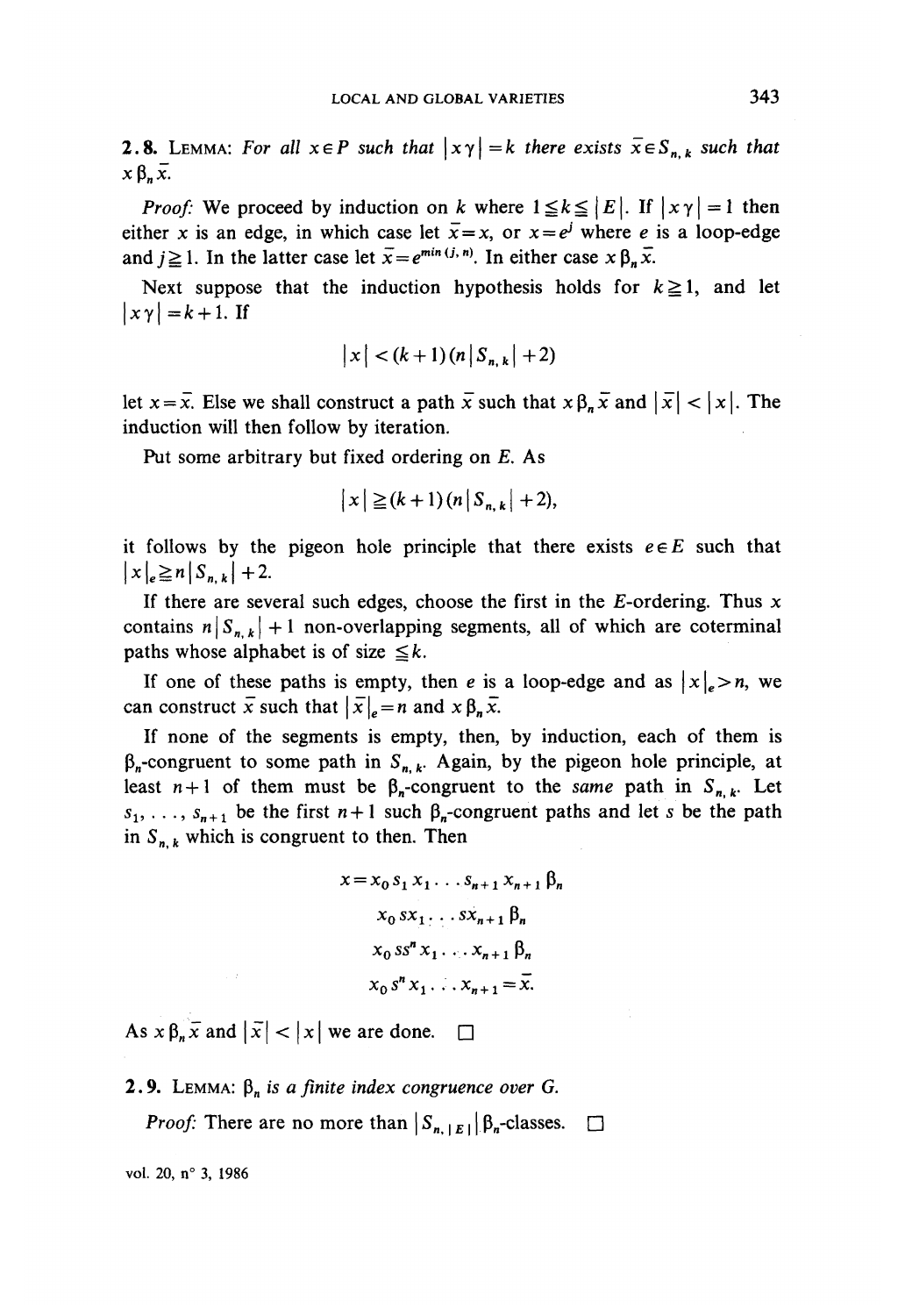#### **3. THE PRINCIPAL RESULT**

3,1. THEOREM: *Any local MNIL-congruence is an MNIL-congruence.*

*Proof:* If  $\delta$  is a local **MNIL**-congruence, then there exists an  $n \ge 0$  such that  $\delta \supseteq R_n$ , and thus  $\delta \supseteq \beta_n$ . But by definition (2.6) and lemma (2.9),  $\beta_n$  is

a local MNIL-congruence. By proposition (2.5) (v),  $\overline{\approx}_n$  is an MNIL-

congruence. Thus if we can find a function  $f=f(n)$  such that  $\beta_n \supseteq \supseteq f(n)$ , then this would prove that  $\beta_n$  is an MNIL-congruence and thus so is  $\delta$ .

We now embark on the task of constructing  $f(n)$ .  $\Box$ 

#### **4. TECHNICAL LEMMAS**

**4.1.** LEMMA: Let  $L_{n,k,v} = S_{n,k} \cap L_v$ . Let  $L_{n,k}$  be any element of  $\{L_{n,k,v} | v \in V\}$ *of maximal cardinality. Let*  $g(n) = n \lfloor L_{n+1} \rfloor + 1$ . Then for all  $x \in P$  and for all  $e \in E$ ,  $|x|_e \geq g(n)$  implies that x contains n non-overlapping segments, all of *which are*  $\beta_n$ -congruent loops whose first edge is e.

*Proof:* As  $|x|_e \geq g(n)$ , x can be factorized as  $x = x_0 e x_1 \dots e x_{g(n)}$ . So x contains  $n | L_{n, |E|}$  loops about  $e \alpha$ , namely,  $ex_1, \ldots, ex_{n |L_{n, |E|}}$  By lemma  $(2.8)$ , there are

$$
x_1, \ldots, x_{n+L_{n,|E|}} \in L_{n,|E|,eq}
$$

such that for all  $1 \leq i \leq n | L_{n, |E|}$ ,  $ex_i \beta_n \overline{x_i}$ . By the pigeon hole principle, there exists at least *n* of the  $x_i$ 's which are  $\beta_n$ -congruent to each other. Thus at least *n* of  $ex_1, \ldots, ex_{n+L_n, |E|}$  are  $\beta_n$ -congruent to each other as well.  $\square$ 

4.2. *Remark:* Notice that  $|S_{n, [E]}|$  is a constructible upper bound to the index of  $\beta_n$ . Let  $k_n$  be the cardinality of a maximal cardinality base monoid of  $G^*/\beta_n$ . Then  $|L_{n,1E}|$  is a constructible upper bound to  $k_n$ . Lemma (4.1) would still be true with  $g(n)$  defined as  $nk<sub>n</sub>+1$ . However, while we do not have an algorithm to decide for any paths x and y whether  $x \beta_n y$  is true, we do have an algorithm to decide whether x and y are  $\beta_n$ -congruent to the same path in  $S_{n, |E|}$ . If they are then  $x \beta_n y$  is true, but even if not it may still be the case that  $x \beta_n y$ . Similarly, if x and y are coterminal loops, we can decide whether x and y are  $\beta_n$ -congruent to the same loop in  $S_{n, [E]}$ . Thus to make the proofs to come algorithmic, we must define  $g(n)$  as in lemma (4.1).

We now proceed with the lemmas.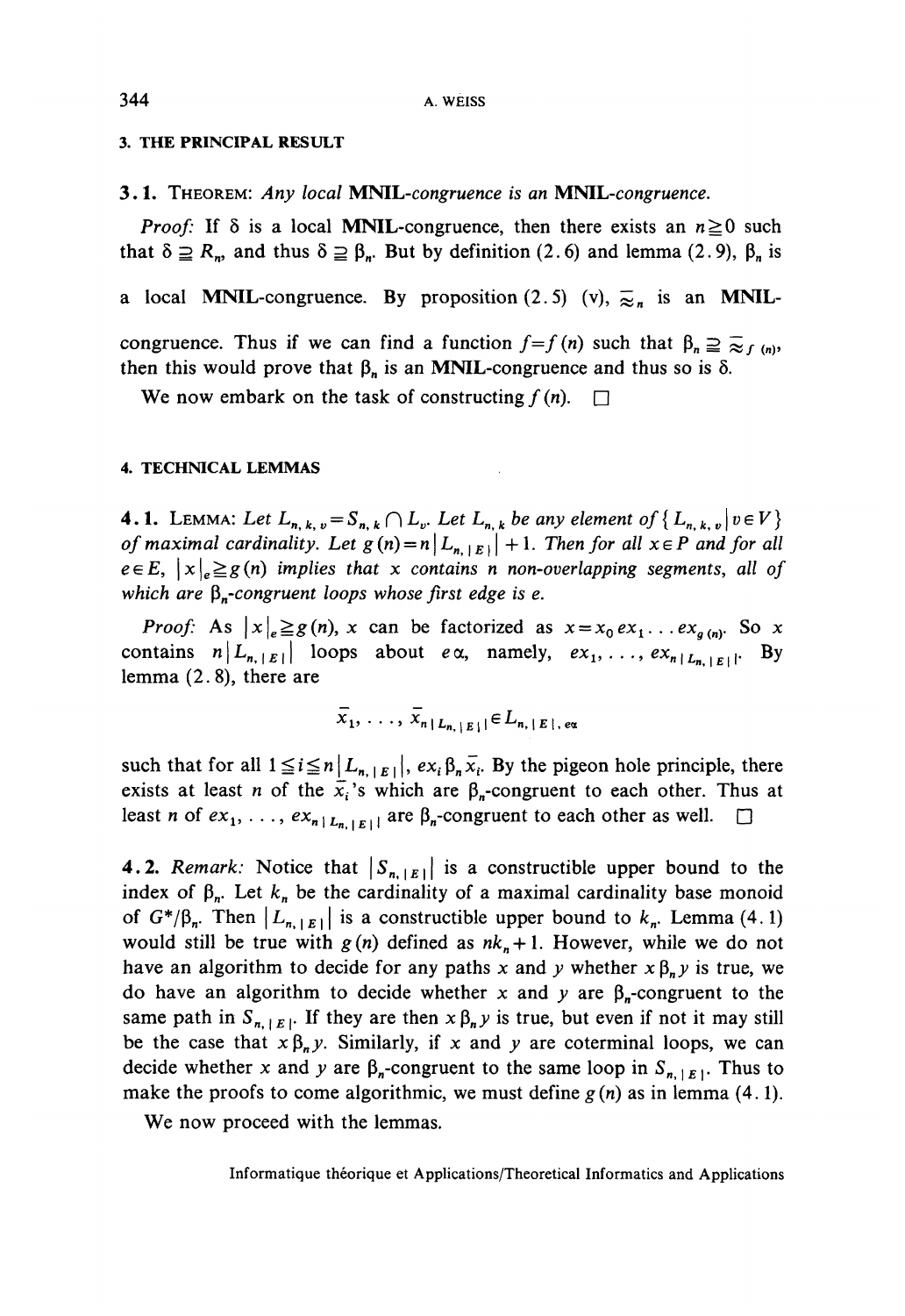**4.3.** LEMMA: For all  $n \ge 0$ ,  $\beta_n \supseteq \beta_{n+1}$ , and  $\beta_n \subseteq \overline{\infty}_n$ .

*Proof:* The first statement follows from  $\beta_n \supseteq R_{n+1}$ . The second follows

from  $R_n \subseteq \overline{\approx}_n$ .  $\Box$ 

4.4. LEMMA: Let  $x = ul^n v \in P$  with  $l \in L$ . Let  $u = u_1 u_2$  with  $u_1 \omega = l \alpha$ . Then

 $x \beta, u, l^n u, v.$ 

*Similarly, if*  $v = v_1 v_2$  *with*  $v_1 \omega = l \alpha$  *then*  $x \beta_n u v_1$  *l*<sup>*n*</sup>  $v_2$ *.* 

*Proof:* In fact,  $u^n v \beta_n u_1 l^n u_2 v$ , since in the definition of  $R_n$  we allowed empty loops.  $\Box$ 

**4.5.** LEMMA: Let  $x \in P$  and  $e \in E$  be such that  $\left| x \right|_e \geq g(n)$ . Let l be any of the *n \$n-congruent non-overlapping loops starting with e which occur in x by lemma* (4.1). Let  $x = u_1 u_2$  be any factorization of x such that  $u_1 \omega = l \alpha$ . Then *for all*  $k \geq n$ 

 $x \beta$ ,  $u l^k v$ .

*Proof:* Write  $x = x_0 e s_1 x_1 \dots e s_n x_n$  where  $e s_1, \dots, e s_n$  are the  $\beta_n$ -congruent loops. If *l* is any of them, we have

$$
x = x_0 es_1 x_1 \dots es_n x_n \beta_n
$$
  
\n
$$
x_0 lx_1 \dots lx_n \beta_n
$$
  
\n
$$
x_0 l^n x_1 \dots x_n \beta_n
$$
  
\n
$$
x_0 l^n l^n x_1 \dots x_n \beta_n
$$
  
\n
$$
x_0 l^n es_1 x_1 \dots es_n x_n.
$$

By lemma (4.4), we conclude that  $x \beta_n u l^n v$  and thus  $x \beta_n u l^k v$  for all  $k \geq n$ .  $\Box$ 

4.6. DÉFINITION: We introducé the notion of a *simple path.*

Let  $x \in P$ . x is said to be simple iff either x is an empty path, or for all  $e \in x \gamma$ ,  $|x|_e = 1$ . Next we define a map  $s : P \to P$  which associates to every path a simple path coterminal to it. If x is simple then  $s(x) = x$ . Else there exists an edge which accurs in x at least twice. Introduce an ordering on  $x \gamma$ by the order in which the edges of x appear for the first time as  $x$  is scanned from left to right. Let *e* be the first edge in  $x \gamma$  which occurs in x more than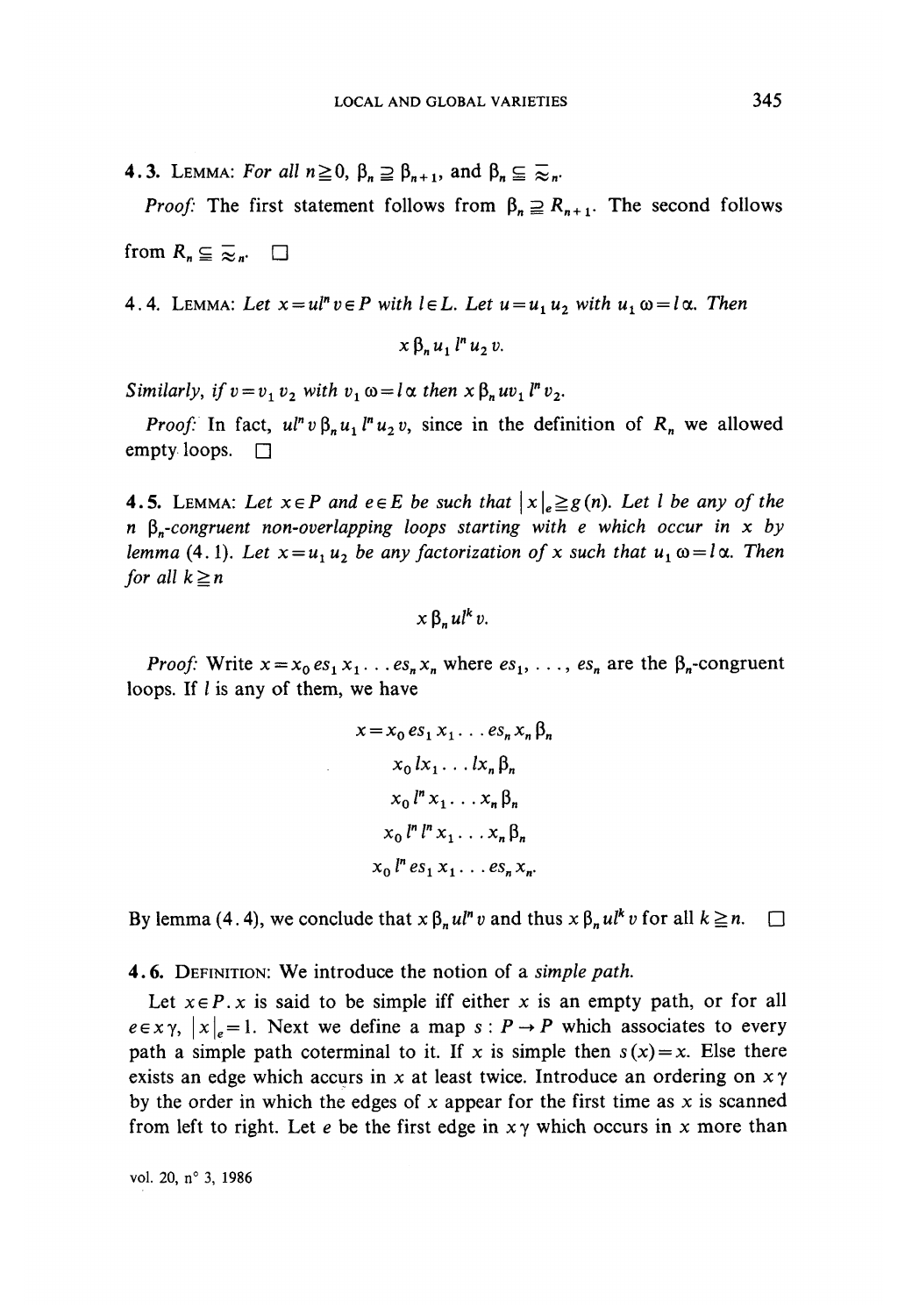once. Then x can be factorized as  $x = x_0 e x_1 e x_2$  so that  $x_0$  is simple and  $|x_2|_e = 0$ . Then define  $s(x) = x_0 \, es(x_2)$ .

**4.7.** LEMMA: Let x be a non-empty path. Then there exists  $r > 0$  such that

 $x = x_1 e_1 \ldots x_r e_r$ 

*where*  $e_1, \ldots, e_r \in E$ ,  $s(x) = e_1 \ldots e_r$ ,  $x \sim e_1 \ldots e_r$  and for all  $1 \leq i \leq r$ ,  $x_i$  is a *(possibly empty) loop about*  $e_i \alpha$ *.* 

*Proof:* We proceed by induction on  $|x|$ .

If  $|x| = 1$  then  $s(x) = x$  and  $r = 1$ .

If  $|x| > 1$  then if x is simple,  $r = |x|$ . Else, as in (4.6),  $x = x_0 e x_1 e x_2$  with  $x_0$  being a simple path and  $s(x) = x_0 \, \text{es}(x_2)$ . If  $x_2$  is empty then  $s(x) = x_0 \, \text{es}(x_2)$  $r = |x_0| + 1$ . Else, as  $|x_2| < |x|$ , by induction we may assume that there exists  $u>0$  such that  $x_2=z_1e_1 \ldots z_u e_u$  where  $e_1 \ldots e_u=s(x_2)$  and  $x_2 \sim e_1 \ldots e_u$ .

Then  $x = x_0(ex_1)ez_1'e_1 \ldots z_u'e_u$ . So  $r = |x_0| + 1 + u$  and  $s(x) = x_0ee_1 \ldots e_u$ and  $x \sim x_0ee_1 \ldots e_\mu$ .  $\square$ 

**4.8.** LEMMA: Let  $u_1v_1u_2\ldots v_{m-1}u_m$  be a path and let z be a simple path such *that for all*  $e \in \mathbb{Z}\gamma$ *,*  $|u_1 \dots u_m|_e \geq (m+1)g(n)$ . *(Note that*  $u_1 \dots u_m$  need not be a *path). Then*

$$
u_1 v_1 u_2 \ldots v_{m-1} u_m \beta_n w_1 v_1 \ldots w_{i, 1} z w_{i, 2} v_i \ldots w_m
$$

*for some*  $1 \leq i \leq m$ *. Furthermore, for all*  $e \in E$ *,* 

 $|u_1 \dots u_m|_{e} = |w_1 \dots w_{i-1} w_{i-2} \dots w_m|_{e}$ 

*That is, z can be created in one of*  $u_1, \ldots, u_m$  without affecting the  $v_j$ 's.

*Proof:* We proceed by induction on |z|.

If  $|z| = 1$  then the result is trivial.

Else, suppose by induction that

 $u_1 v_1 u_2 \ldots v_{m-1} u_m \beta_n w_1 v_1 \ldots w_{i-1} z w_i v_2 \ldots w_m$ 

for a simple path z, and let *eeE* be such that *ze* is a simple path and

$$
|w_1 \dots w_{i,1} w_{i,2} \dots w_m|_{e} \geq (m+1) g(n).
$$

By the pigeon hole principle, at least one of  $w_1, \ldots, w_{i,1}, w_{i,2}, \ldots, w_m$ contains *e* at least  $g(n)$  times. Call it x. By lemma (4.5),  $x \beta_n u^{n} v$  where *l* is a loop starting with e. As  $z\omega = e\alpha$  the result follows by lemma (4.4).  $\Box$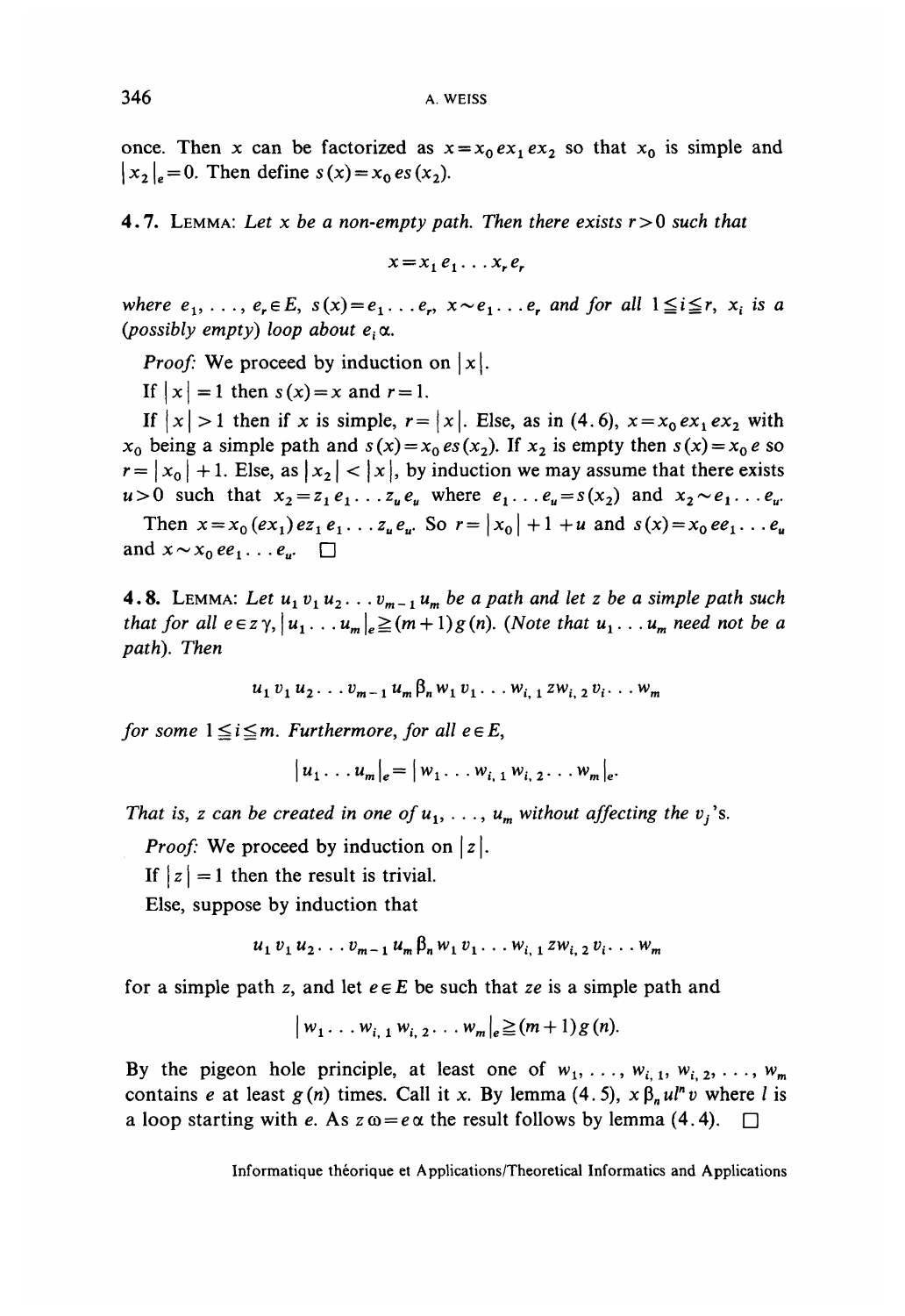**4.9.** LEMMA: Let  $x \in P$  and let z be a simple path such that for all  $e \in z \gamma$ ,  $|x|_{e} \geq (m+1) g(n) + (m-1)$ . Then

$$
x\,\beta_n\,y_1\,zy_2\ldots zy_{m+1}
$$

*for some paths*  $y_1, \ldots, y_{m+1}$ *, and for all e*  $\in E$ *,* 

$$
|x|_e = |y_1 z y_2 \dots z y_{m+1}|_e.
$$

*Proof:* We proceed by induction on *i* for  $1 \le i \le m$ . The case  $i = 1$  follows by lemma (4. 8).

By induction suppose that after  $i-1$  steps with  $i>1$ , we have

$$
x\beta_n y_1 z y_2 \ldots z y_i.
$$

Then for all  $e \in z \gamma$ ,

$$
|y_1 y_2 ... y_i|_e \geq (m+1) g(n) \geq (i+1) g(n).
$$

Again using lemma (4.8), we can create another *z* in one of  $y_1, \ldots, y_i$ .  $\Box$ 

**4.10.** LEMMA: Let  $h(n) = (n+1)g(n) + (n-1)$ . Let  $x \in P$ , and let z be a simple *loop about*  $x \omega$  *such that for all*  $e \in z \gamma$ *,*  $|x|_e \geq h(n)$ *. Then* 

 $x \beta$ ,  $xz$ .

*Proof:* By lemma (4.9),

$$
x \beta_n y_0 z y_1 \ldots z y_n
$$

As  $z \alpha = y_n \omega$ ,  $y_n$  is a loop. Then

$$
x \beta_n y_0 y_1 \dots y_n z^n
$$
  
\n
$$
\beta_n y_0 y_1 \dots y_n z^n z
$$
  
\n
$$
\beta_n y_0 z y_1 \dots z y_n z
$$
  
\n
$$
\beta_n x z. \square
$$

**4.11.** LEMMA: Let  $x \in P$  and let z be a loop about  $x \omega$  such that for all  $e \in z \gamma$ ,  $|x|_e \geq h(n)$ . Then

 $x \beta_n xz$ .

*Proof:* Note that this lemma differs from the previous one in that z is no longer required to be simple.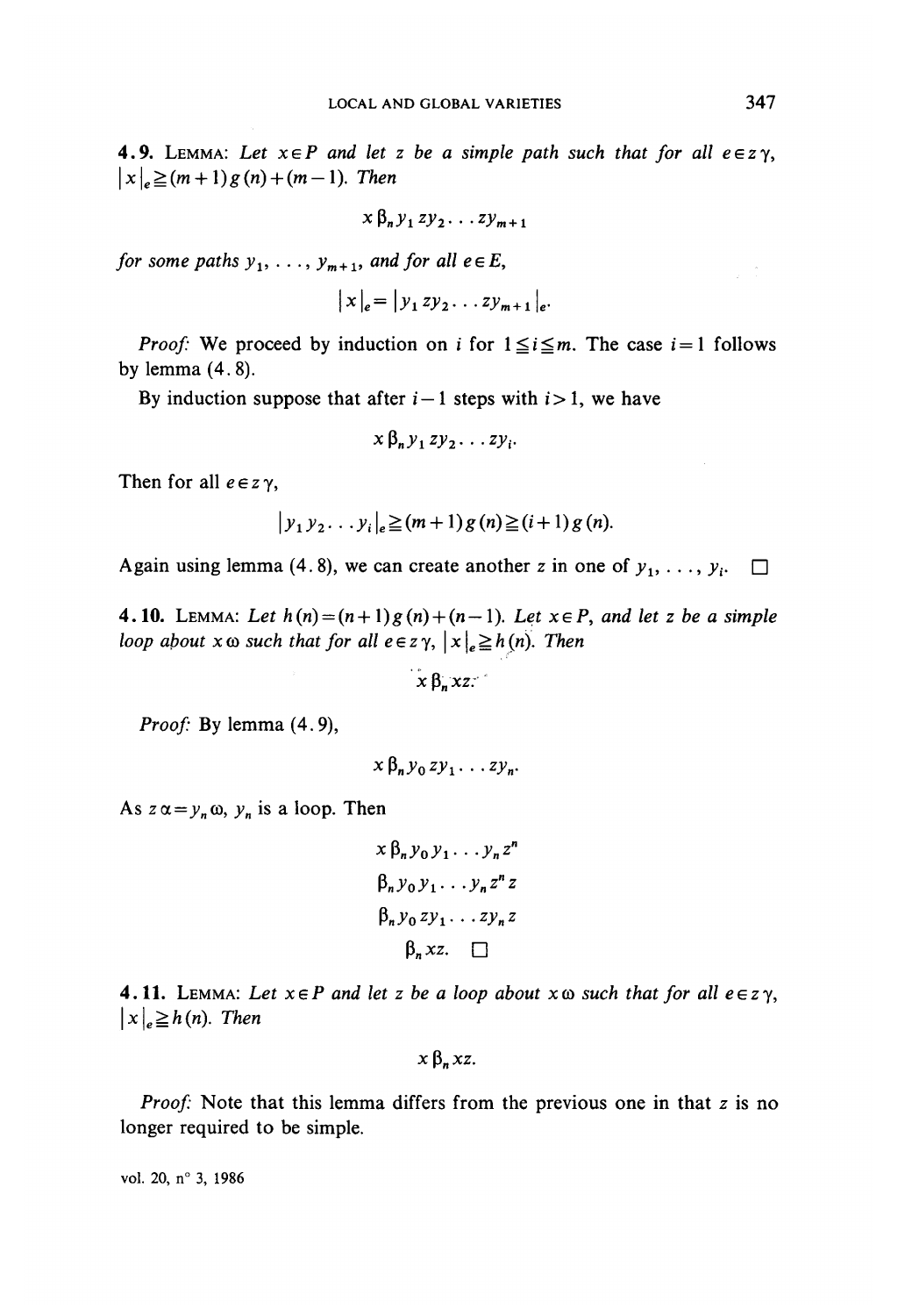We proceed by induction on  $|z|$ .

If  $|z| = 1$  then z is simple, so we are done by lemma (4.10). Else suppose that  $|z| > 1$  and let

$$
z = y_1 e_1 \dots y_r e_r
$$

where  $e_1 \ldots e_r = s(z)$  and the  $y_i$ 's are loops [see lemma (4.7)].

By lemma (4.10) we have

$$
x \beta_n x e_1 \ldots e_r
$$

By induction on i for  $1 \le i \le r$  we shall now prove that

$$
xe_1 \ldots e_i \beta_n xy_1 e_1 \ldots y_i e_i.
$$

If  $i = 1$  then  $x \beta_n xy_1$  since  $y_1$  is a loop and  $|y_1| < |z|$ . If  $i > 1$  then, by induction on *i*, we have

$$
xe_1 \ldots e_i \beta_n xy_1 e_1 \ldots y_i e_i. \tag{*}
$$

If  $i = n$  we are done. Else suppose that  $i < n$ . As  $|y_{i+1}| < |z|$ , we have

 $xe_1 \ldots e_i \beta_n xe_1 \ldots e_i y_{i+1}.$ 

So

$$
xe_1 \ldots e_i e_{i+1} \beta_n xe_1 \ldots e_i y_{i+1} e_{i+1}.
$$

Now, using  $(*)$  and  $(**)$ , we have

$$
xe_1 \ldots e_i e_{i+1} \beta_n xy_1 e_1 \ldots y_i e_i y_{i+1} e_{i+1}.
$$

This completes the induction on  $i$ .

Now, setting  $i = r$ , we obtain,

$$
xe_1 \ldots e_r \beta_n xy_1 e_1 \ldots y_r e_r = xz.
$$

So  $x \beta_n x e_1 \dots e_r \beta_n x z$ .  $\Box$ 

#### 5. CONCLUSION OF PROOF

5.1. Remark:  $h(n)$  is not large enough to qualify as  $f(n)$ , but it is large enough to handle a special case.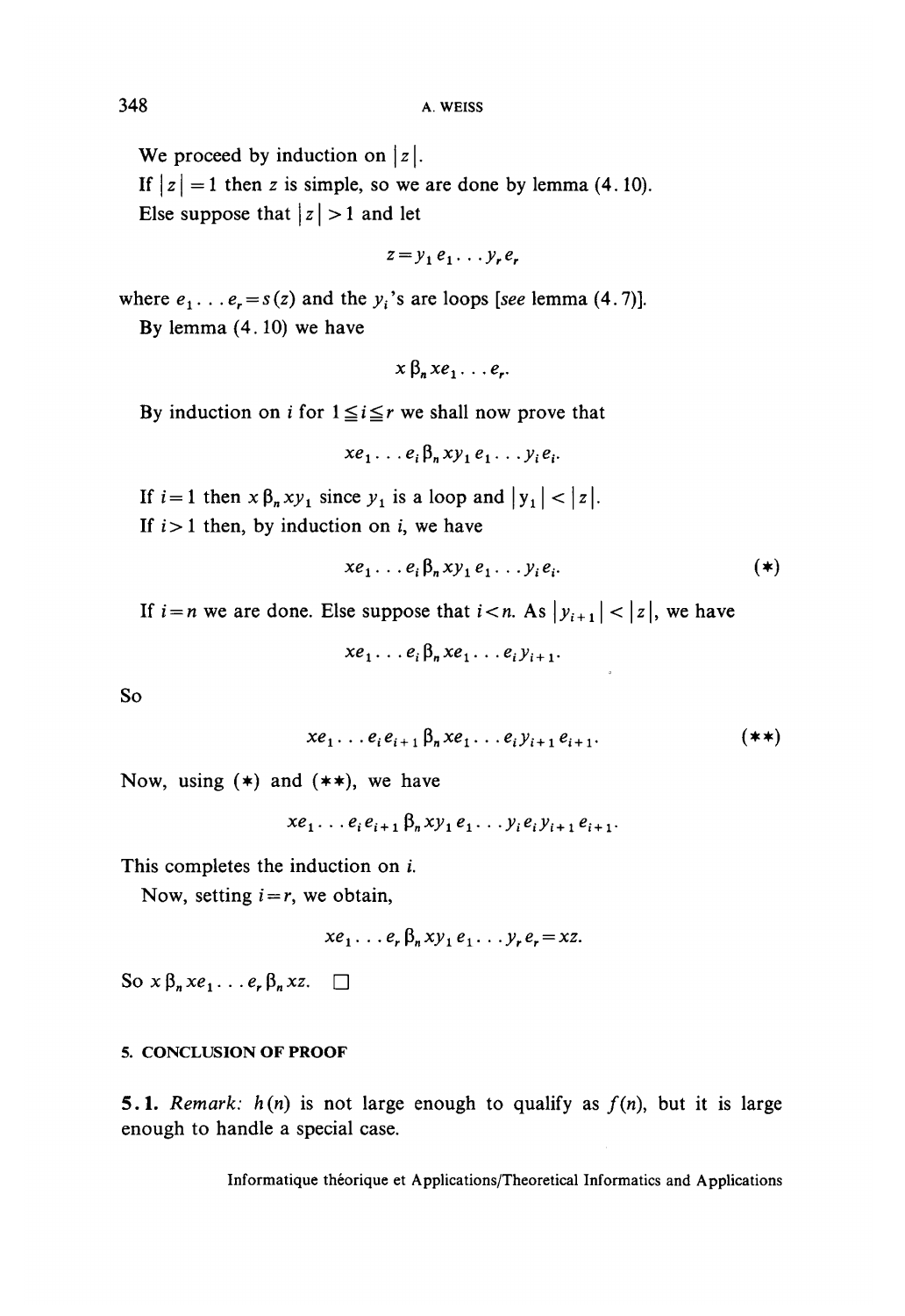**5.2.** LEMMA: Let  $x \ge_{h(n)} y$  and suppose that both  $x \delta_{h(n)}$  and  $y \delta_{h(n)}$  are empty. *That is, for all*  $e \in x \gamma = y \gamma$ *,*  $|x|_e \geq h(n)$  *and similarly for y. Then* 

 $x \beta, y$ .

*Proof:* Without loss of generality, assume that  $|x| \le |y|$ . We start by proving by induction on *i* for  $0 \le i \le |x|$  that there exist paths  $y_i$  such that  $y \beta_n y_i$ ,  $y_i$  and x have a common prefix of length *i* and for all  $e \in E$ ,  $|y| \neq |y_i| \neq$ .

For the case  $i = 0$  let  $y_0 = y$ .

Now suppose that  $x = pau$  and  $y_i = pbv$  where  $|p| = i \ge 0$ , a,  $b \in E$  and  $y \beta_n p b v$ . If  $a = b$  we are done. Else, as  $|y_i|_a \ge |y|_a$ , it follows that  $|y_i|_a \ge h(n) \ge g(n)$ . So  $y_i$  contains n non-overlapping  $\beta_n$ -congruent loops starting with the edge *a*. As  $a\alpha = b\alpha$ , we can use lemma (4.5) to conclude that  $y_i \beta_n p l^n b v$  where *l* is a loop starting with *a*. Let  $y_{i+1} = p l^n b v$ . This completes the induction on i.

Now by setting  $i = |x|$ , we obtain  $y \beta_n xz$  for some loop z. As  $y \gamma = y_i \gamma$  for all  $0 \le i \le |x|$ , we conclude that  $(xz)\gamma = y\gamma$ . So  $z\gamma \le x\gamma = y\gamma$ . Finally using lemma (4.10), we have

$$
x \beta_n x z \beta_n y. \square
$$

5.3. *Remark:* The next two lemmas are long and complicated, but the ideas behind them are rather simple. The reader may wish to study first the final lemma in order to see the meed for the two lemmas.

5.4. LEMMA: Let  $x \geq a|E|_{(n)} y$ . Write

$$
x = x_0 a_1 x_1 \dots a_k x_k
$$
  

$$
y = y_0 a_1 y_1 \dots a_k y_k
$$

*where*

$$
a_1 \dots a_k = x \, \delta_a \, \varepsilon \, \varepsilon_{(n)} = y \, \delta_a \, \varepsilon \, \varepsilon_{(n)}.
$$

*Suppose that for all i such that*  $0 \leq k$ ,  $x_i \delta_{g}(\varepsilon|_{(n)})$  *is empty, and similarly for the*  $y_i$ 's. Then  $x \beta_n x'$  and  $y \beta_n y'$  where

$$
= x'_0 a_1 x'_1 \dots a_k x'_k
$$
  

$$
= y'_0 a_1 y'_1 \dots a_k y'_k,
$$

**vol. 20, n? 3, .1986**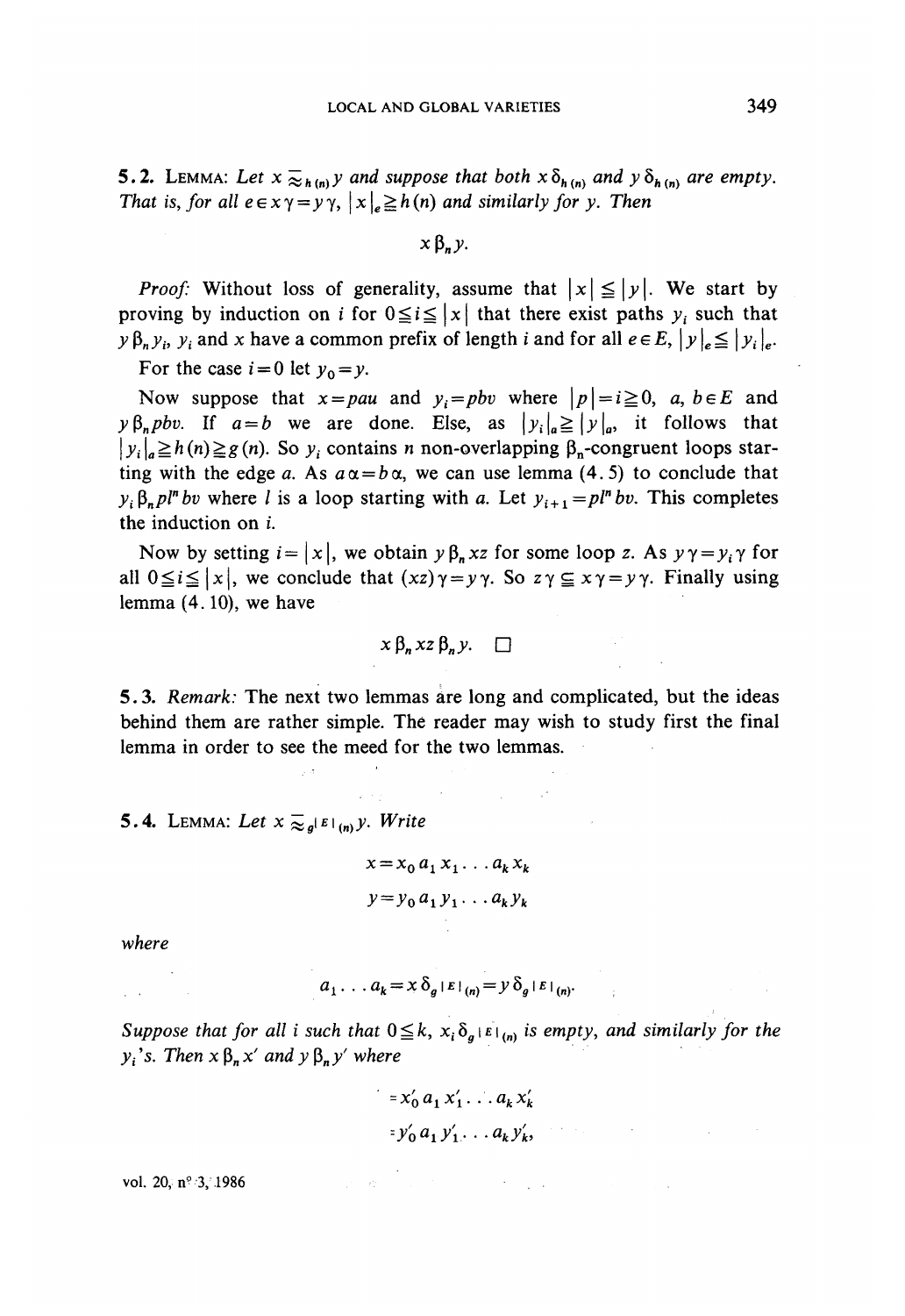*where for all*  $0 \leq i \leq k$ ,  $x_i \geq_n y_i'$  and either both  $x_i'$  and  $y_i'$  are empty or both  $x'_i \, \delta_n$  and  $y'_i \, \delta_n$  are empty.

*Proof:* Given paths p and q such that  $p \delta_n$  and  $q \delta_n$  are empty, we have

that  $p \geqslant_{n} q$  iff  $p \gamma = q \gamma$  and  $p \sim q$ . This observation will be used later.

We start by introducing some notation. Let

$$
B = (a_1 \dots a_k) \gamma.
$$
  

$$
B_0 = \{ e \in E \mid \mid x \mid_e < g(n) \}.
$$

For all  $0 < i < |E|$  let

$$
B_j = \{ e \in E \, | \, g^j(n) \leq |x|_e < g^{j+1}(n) \}.
$$

Finally let

$$
B_{|E|} = \left\{ e \in E \, \middle\| \, x \big|_e \geq g^{|E|}(n) \right\} = x \, \gamma_g \, \varepsilon \, \varepsilon_{(n)}.
$$

Observe that  $B = \bigcup_{0 \le j \le l} B_j$ . Observe further that if  $B = E$  then  $x = y$  and

this lemma is rather trivial. Also, if  $B = \emptyset$ , then  $k = 0$  so let  $x = x'$  and  $y = y'$ and the lemma follows. Thus we may assume that  $0 < |B| < |E|$ . This implies that there exists  $0 \leq j \leq |E|$  such that  $B_j = \emptyset$ , but we shall not use this fact.

Given paths p and q, we say that q is fuller than p, written  $p \leq q$ , iff  $p\gamma = q\gamma$  and for all  $e \in E$ ,  $|p|_e \leq |q|_e$ . This relation satisfies  $p \leq p$  and  $p \leq q$ together with  $q \le r$  implies  $p \le r$ . However,  $p \le q$  and  $q \le p$  does not imply that  $p = q$ . But we do not need this last property.

The proof proceeds via a certain construction. We construct two sequences of fuller and fuïler paths

$$
x = x^{(0)} \leq x^{(1)} \leq \ldots \leq x^{(\lfloor E \rfloor)}
$$
  

$$
y = y^{(0)} \leq y^{(1)} \leq \ldots \leq y^{(\lfloor E \rfloor)}
$$

which have certain properties. These properties will now be stated for the  $x$ sequence. The corresponding properties for the *y* sequence can be obtained by reading  $x$  for  $y$  and  $y$  for  $x$  in the obvious places.

(i) For all *l* such that  $0 \le l \le |E|$ ,

$$
x^{(l)} = x_0^{(l)} a_1 x_1^{(l)} \dots a_k x_k^{(l)}
$$

that is,  $a_1 \ldots a_k$  is a subword of every path in the x sequence. Similarly for y.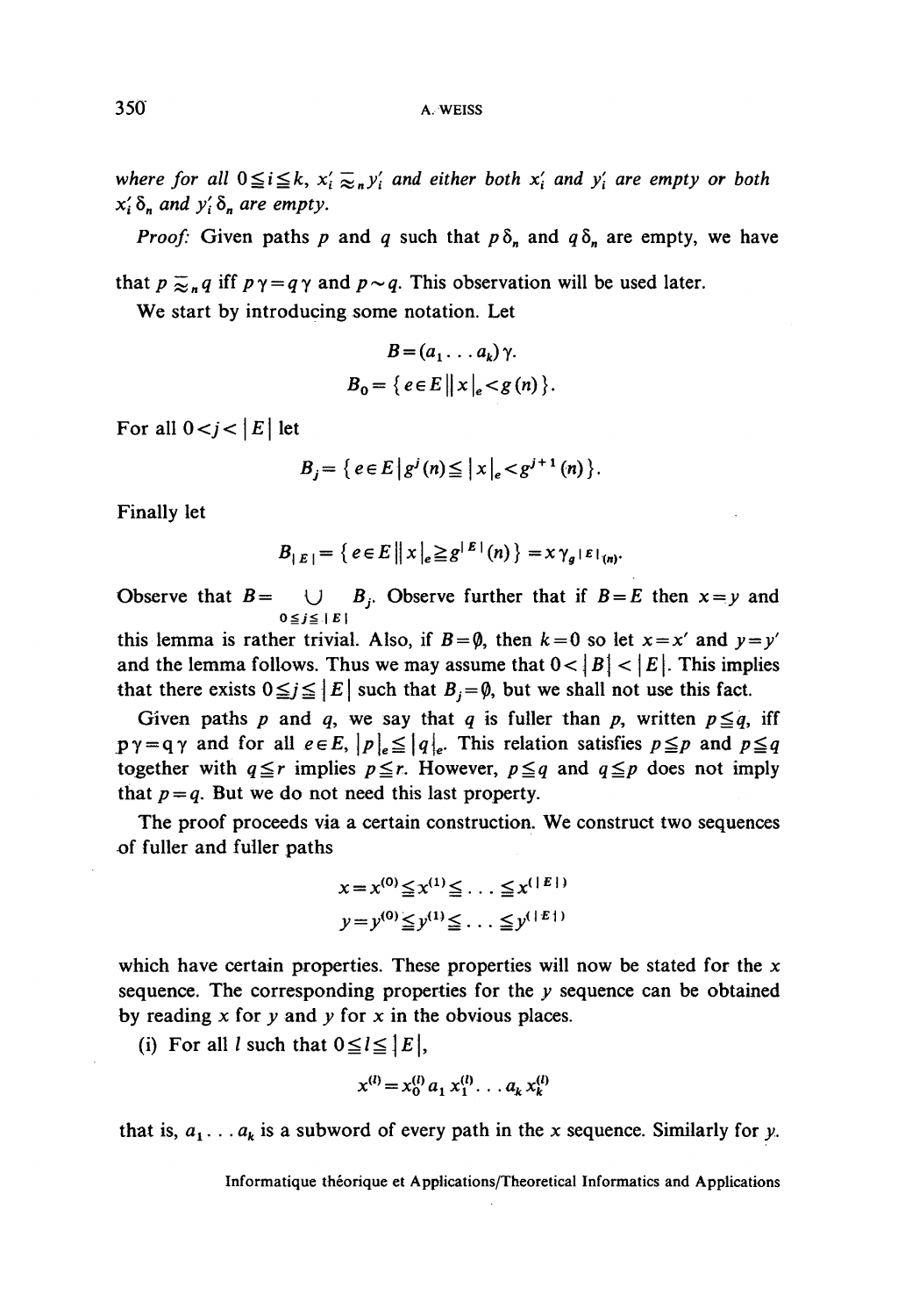(ii) For all  $0 \le i \le k$  and for all  $0 \le l \le |E|$ , either  $x_i^{(l)} \delta_{g^{|E|-l}(n)}$  and  $E[i-i_{(n)}]$  are both empty or  $x_i^{(l)}$  and  $y_i^{(l)}$  are both empty. That is

$$
x_i^{(l)} \gamma \cap \bigcup_{0 \leq j < |E| - l} B_j = \emptyset.
$$

Similarly for *y.*

(iii) For all  $0 \le l < |E|$ 

$$
x^{(l)}\beta_a|E|-(l+1)\binom{n}{m}x^{(l+1)}
$$
.

Similarly for *y.*

(iv) If for some  $0 \le l < |E|$  and for some  $0 \le i \le k$ 

$$
x_i^{(l)} \gamma \supseteq y_i^{(l)} \gamma \text{ then } x_i^{(l+1)} = x_i^{(l)}.
$$

Similarly for *y.*

(v) If for some  $0 \le i < |E|$  and for some  $0 \le i \le k y_i^{(l)} \gamma - x_i^{(l)} \gamma \ne \emptyset$  then  $x^{(l+1)}$ will be created from  $x^{(l)}$  using  $R_g |E| - (l+1)_{(n)}$ -transformations in such a way that for all  $0 \le i \le k$ 

$$
x_i^{(l+1)}\gamma \supseteq y_i^{(l)}\gamma.
$$

Similarly for *y.*

We defer the detaiis of this construction to later in the proof of this lemma. In the meantime, assuming properties (i) to  $(v)$ , we have the following.

LEMME: For all  $0 \leq l \leq |E|$  and for all  $0 \leq i \leq k$ , *either*  $x_i^{(l)} \gamma = y_i^{(l)} \gamma$ or  $|x_i^{(l)} \gamma| \ge l$  and  $|y_i^{(l)} \gamma| \ge l$ .

*Proof:* We proceed by induction on *l.* 

If  $l=0$  then the lemma is trivial. Thus assume that the lemma holds for some  $0 \le l < |E|$ . If  $x_i^{(l)} \gamma = y_i^{(l)} \gamma$  then  $x_i^{(l+1)} \gamma = x_i^{(l)} \gamma = y_i^{(l+1)} \gamma$  by (iv), so the induction follows.

Now suppose that  $x_i^{(l)} \gamma \neq y_i^{(l)} \gamma$ . Without loss of generality we may assume that  $y_i^{(l)} \gamma - x_i^{(l)} \gamma \neq \emptyset$ .

Then by (v),  $x_i^{(l+1)} \gamma \supseteq y_i^{(l)} \gamma$  so  $\left| x_i^{(l+1)} \gamma \right| \geq \left| x_i^{(l)} \gamma \right| + 1 \geq l+1$ . Next we show  $|\overline{v_i^{(l)}\gamma}| \ge l+1.$ 

If  $x_i^{(l)}\gamma - y_i^{(l)}\gamma \neq 0$  we argue by symmetry. Else  $y_i^{(l)}\gamma$  strictly contains  $x_i^{(l)}\gamma$ so

$$
\left| y_i^{(l)} \gamma \right| > l \text{ so } \left| y_i^{(l+1)} \gamma \right| = \left| y_i^{(l)} \gamma \right| \ge l+1. \quad \Box
$$

**voL 20, n° 3, 1986**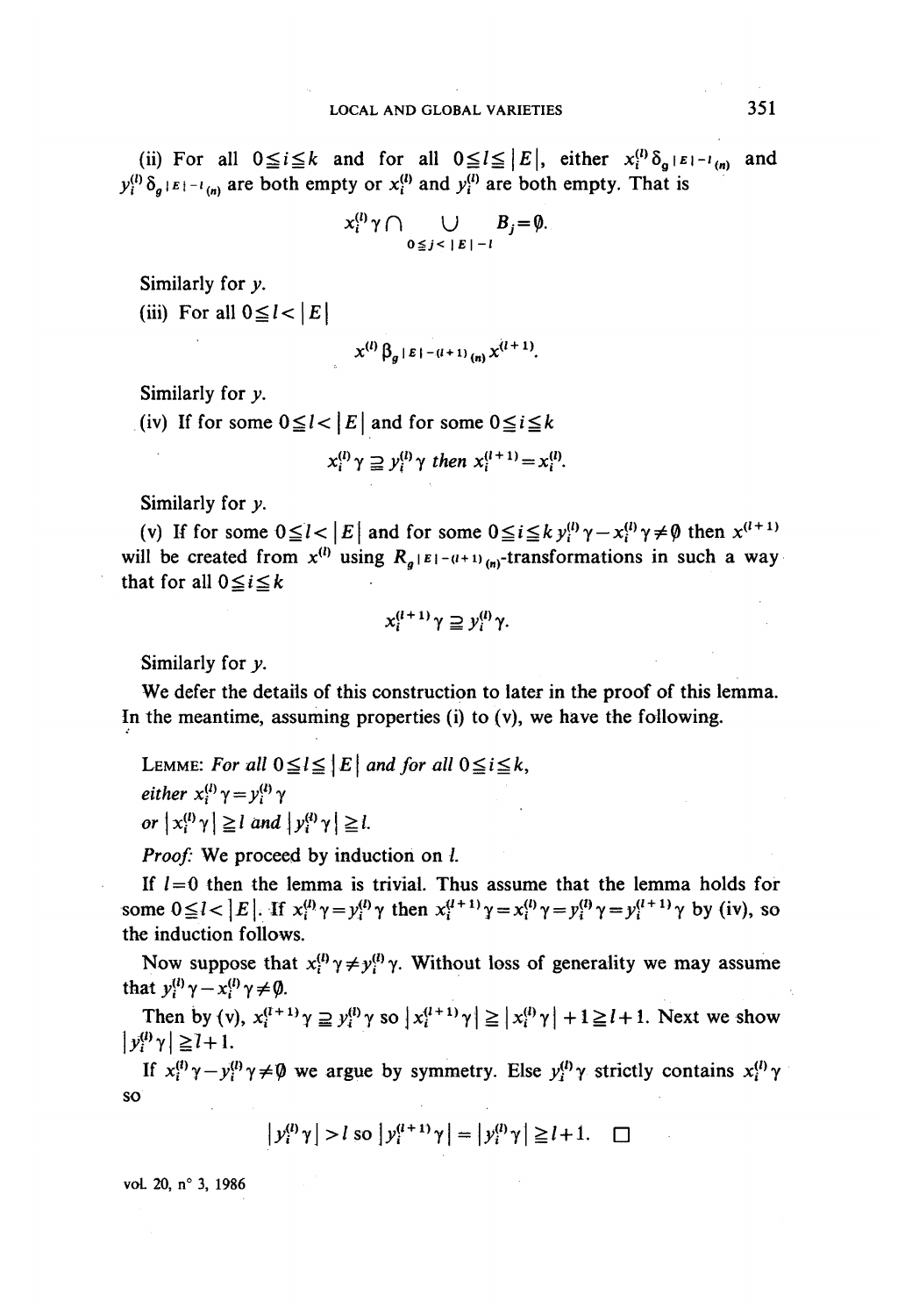Using this lemma we may conclude the proof of main lemma. From the lemma we deduce that for all  $0 \leq i \leq k$ ,  $x_i^{(\lfloor E\rfloor)} \gamma = y_i^{(\lfloor E\rfloor)} \gamma$ . Also, by (i),  $x_i^{(l)} \sim y_i^{(l)}$  for all  $0 \le l \le |E|$ . Thus setting  $x' = x^{(|E|)}$  and  $y' = y^{(|E|)}$  and remembering the observation made at the very beginning of the proof, the lemma follows.

We shall now take up the details of the construction.

We proceed by induction on  $0 \le l \le |E|$ .

As  $x = x^{(0)}$  and  $y = y^{(0)}$ , the case  $l = 0$  is immediate. So we pass to the induction step. Assume that for some  $0 \leq l < |E|$ ,  $x^{(l)}$  and  $y^{(l)}$  have been constructed in accordance with properties (i) to (v).

We shall now construct  $x^{(l+1)}$ ,  $y^{(l+1)}$  is constructed in an identical fashion. Define a succession of fuller and fuller paths  $z_{i,j}$  for  $0 \le i \le k$  and  $0 \leq j \leq |y_i^{(l)} \gamma - x_i^{(l)} \gamma|$ , with the *j* index varying faster.

The  $z_{i,0}$  are defined just for notational convenience.

 $z_{0,0} = x^{(l)}$  and if i

$$
z_{i, 0} = z_{i-1, \lvert y_i^{(i)} \rvert} \gamma - x_{i-1}^{(i)} \gamma
$$

We construct the  $z_{i,j}$  inductively to have the following properties.

(I)  $z_{i,j}=z_0^{(i,j)}a_1z_1^{(i,j)}\ldots a_kz_k^{(i,j)}$ , that is, the  $z_{i,j}$  have  $a_1 \ldots a_k$  as a subword.

 $(L) \; x^{(l)} \leq z_{i,j}$ 

 $\left(\text{III}\right) \ x^{(l)} \beta_{q} \mid E\mid$ 

*(IV)* If  $y_i^{(l)} \gamma - x_i^{(l)} \gamma \neq \emptyset$  let

$$
\{e_j \mid 1 \leq j \leq |y_i^{(l)} \gamma - x_i^{(l)} \gamma| \}
$$

be the edges in  $y_i^{(l)} \gamma - x_i^{(l)} \gamma$  ordered by their order of appearance in  $y_i^{(l)}$  as  $y_i^{(l)}$ is scanned from left to right. Then

$$
\{e_1,\ldots,e_j\}\subseteq\mathbf{z}_i^{(i,j)}\gamma.
$$

In fact

$$
\{e_1,\ldots,e_j\}\subseteq \mathbb{Z}_i^{(i,j)}\gamma_g\mathbb{E}\left[-(l+1)\right]_{(n)}.
$$

Clearly  $z_{0,0}$  has these properties.

Suppose by induction that so does  $z_{i,j}$ . If  $j = |y_i^{(l)} \gamma - x_i^{(l)} \gamma|$  then the next path is  $z_{i+1,0}$  and  $z_{i+1,0} = z_{i,j}$ , so we are done.

Else suppose that  $0 \leq j < | y_i^{(l)} \gamma - x_i^{(l)} \gamma |$ . Once again we need a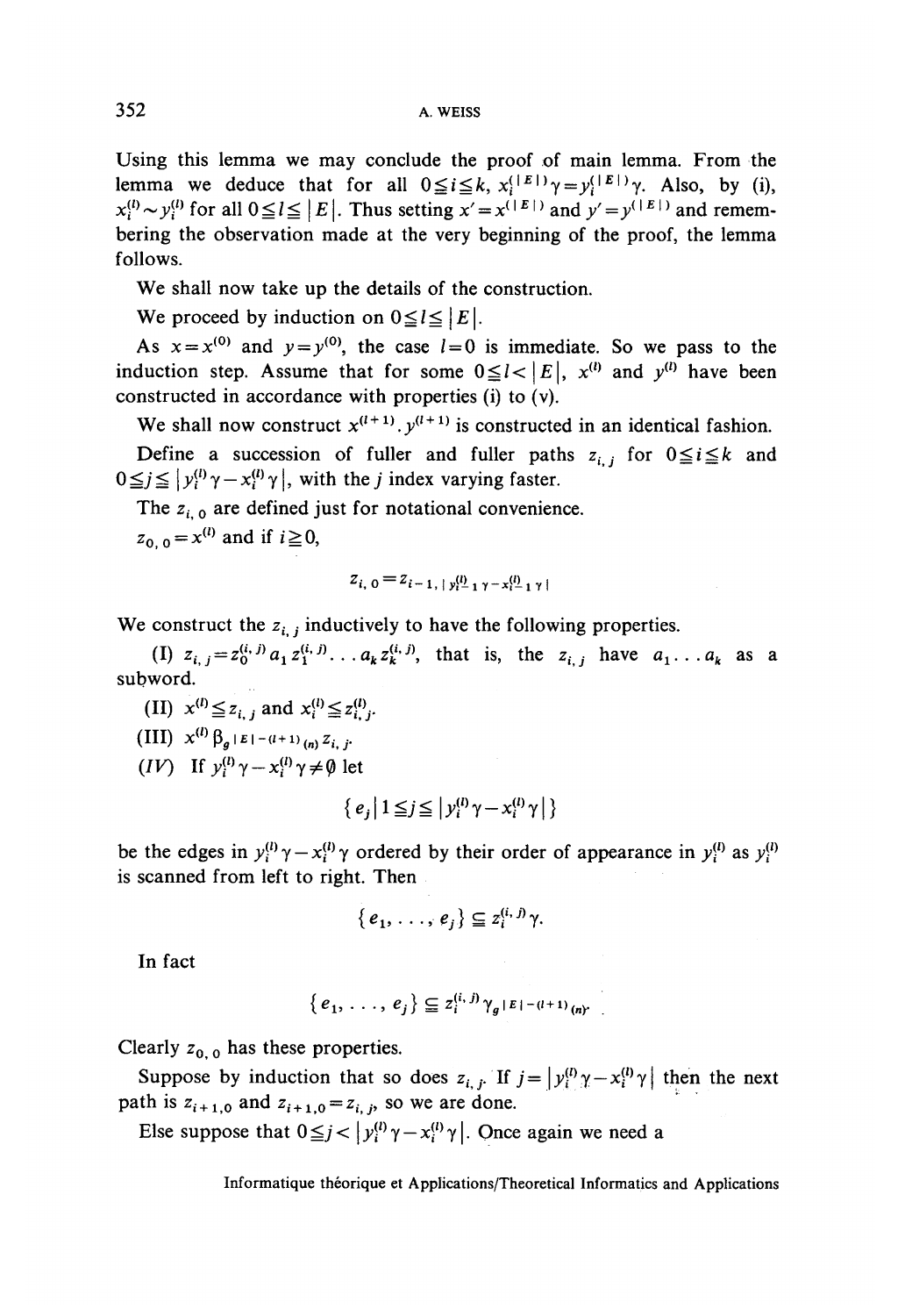Lemma:  $e_{j+1} \alpha \in z_i^{(i, j)}$  v.

*Proof:* We proceed by induction on *j* with  $0 \le j \le |y_i^{(l)} \gamma - x_i^{(l)} \gamma|$ .

If  $j = 0$  then either  $y_i^{(l)} = e_1 p$  for some  $p \in P$  or  $y_i^{(l)} = ue_1 w$  for some paths *u* and w with  $u \gamma \subseteq x^{(l)}_z \gamma$ .

In the first case,  $e_1 \alpha = y_i^{(l)} \alpha = x_i^{(l)} \alpha = z_i^{(i, 0)} \alpha$ .

In the second case,  $e_1 \alpha = u \omega \in x_i^{(l)} \nu$ . By property (II)  $x_i^{(l)} \nu \subseteq z_i^{(i,j)} \nu$ , so  $e_1 \alpha \in z_i^{(i, 0)}$  v. This completes the  $j = 0$  case.

Now let  $j \ge 0$ . Then either  $y_i^{(l)} = ue_j e_{j+1} w$  for some u,  $w \in P$ , or  $y_i^{(l)} = ue_jpe_{j+1}$  *w* for some *u*, *p*,  $w \in P$ , where  $p \gamma \subseteq x_i^{(l)} \gamma$ .

In the first case,  $e_{i+1} \alpha = e_i \omega$ . By property (IV) and by the induction on  $z_{i, j}$ , we have  $e_j \in z_i^{(i, j)} \gamma$ . Thus,

$$
e_{j+1} \alpha = e_j \omega \in z_i^{(i,j)} \nu.
$$

In the second case,  $e_{j+1} \alpha = p \omega \in x_i^{(i)} \vee \subseteq z_i^{(i,j)} \vee$ .

Thus we know that  $e_{j+1} \in z_i^{(i,j)} \vee$ . By the induction on *l* and property (ii), we have  $\left| y_i^{(l)} \right|_{e_{i+1}} \geq g^{\lceil E \rceil - l}(n)$ . As  $l < |E|$ , we use lemma (4.1) to create  $g^{|E| - (l+1)}(n)$  occurrences of  $e_{j+1}$  in  $z_i^{(i)}$ , using only  $R_g |E| - (l+1)$  <sub>(n)</sub>-transformations, in such a way that the only segment of  $z_{i,j}$  to be affected is  $z_i^{(i,j)}$  itself. This new path we call  $z_{i,j+1}$  which differs from  $z_{i,j}$  only in that  $z_i^{(i,j)} \neq z_i^{(i,j+1)}$ .  $z_{i,j+1}$  have been constructed in accordance with properties (I) to (IV).

This completes the induction on the  $z_{i,j}$ 's.

Now let  $x^{(l+1)} = z_{k, \vert y_k^{(l)} \vert y - x_k^{(l)} \vert y}$ . Then  $x^{(l+1)}$  has properties (i) to (v)

This completes the induction on  $l$ .  $\Box$ 

### 5.5. LEMMA: Let  $x \geq a(n)$ *y. Write*

$$
x = x_0 a_1 x_1 \dots a_k x_k
$$
  

$$
y = y_0 a_1 y_1 \dots a_k y_k
$$

*where*  $a_1 \nldots a_k = x \delta_{a(n)} = y \delta_{a(n)}$ . *Then*  $x \beta_n x'$  *and*  $y \beta_n y'$  *where* 

$$
x' \gtrsim_{\sf n} y'
$$

*and*

$$
x' = x'_0 \, a_1 \, x'_1 \ldots a_k \, x'_k
$$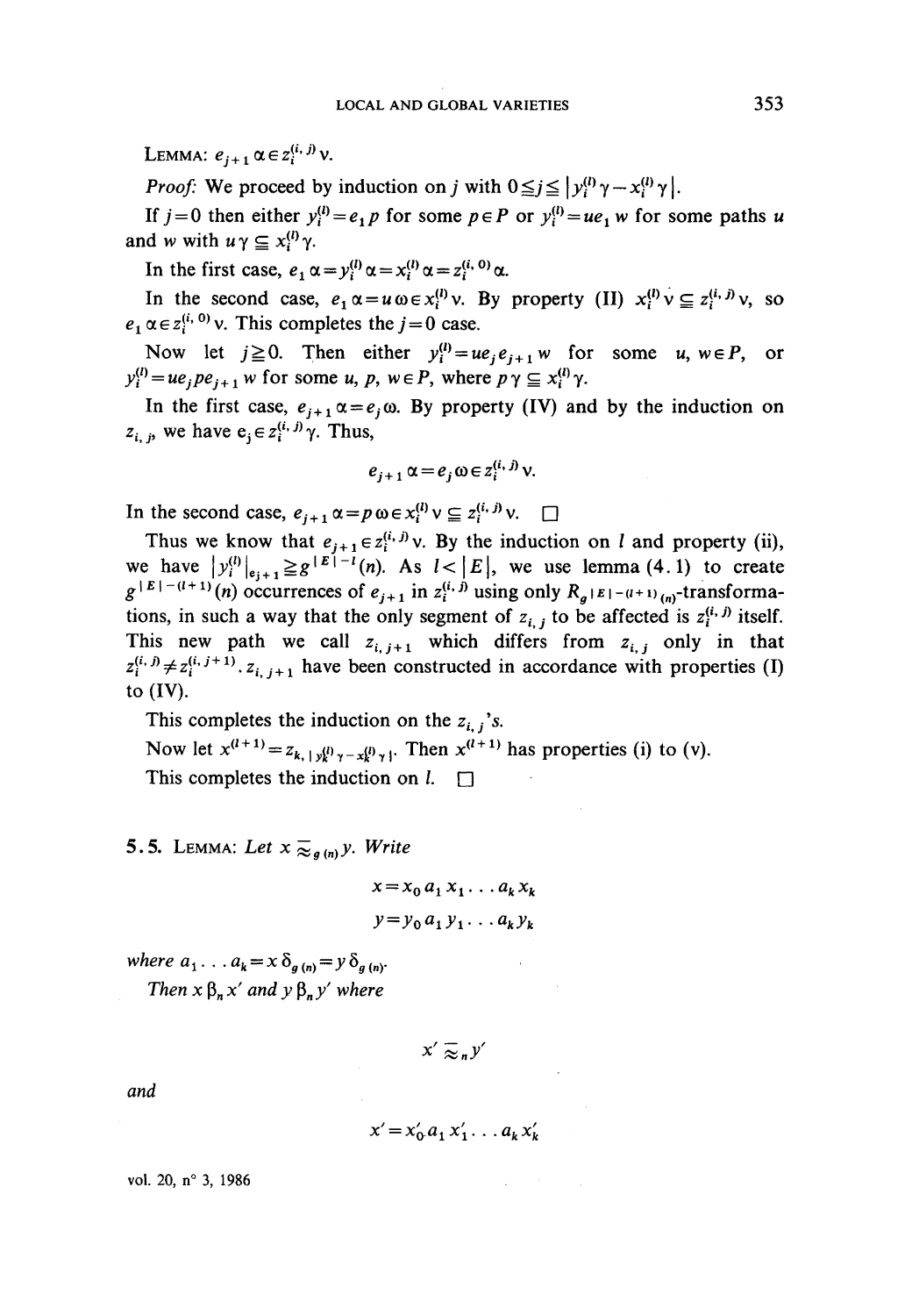354 A. WEiss

$$
y'=y'_0\,a_1\,y'_1\ldots a_k\,y'_k
$$

and for all  $0 \le i \le k$ ,  $x_i' \delta_n$  is empty, and similarly for  $y_i'$ .

*Proof:* Note that  $a_1 \nvert a_k = x \delta_{g(n)}$  implies that for all  $0 \le i \le k$ ,  $x_i$  is either empty or  $x_i \gamma \subseteq x \gamma_{g(n)}$ , and similarly for  $y_i$ .

Let  $B = (a_1 \ldots a_k) \gamma$ . As in lemma (5.4), the result is immediate unless we assume  $0 < |B| < |E|$ .

We proceed with a construction similar to the one used in lemma (5.4) to construct  $x^{(l+1)}$  from  $x^{(l)}$ .

Define a succession of fuller and fuller paths  $z_{i,p}$  where  $0 \le i \le k$  and  $0 \leq j \leq |x_i \gamma|$  with the *j* index varying faster.

We define  $z_{i,0}$  for notational convenience only. We have  $z_{0,0} = x$  and  $z_{i,0} = z_{i-1,1,x_{i-1},y}$  if  $i>0$ .

The  $z_{i,j}$  are constructed to conform to the following properties.

- (1)  $z_{i, j} = z_0^{(i, j)} a_1 z_1^{(i, j)} \dots a_k z_k^{(i, j)}$ , that is,  $a_1 \dots a_k$  is a subword of  $z_{i, j}$ .
- (ii)  $x \leq z_{i,j}$  and  $x_i \leq z_i^{(i,j)}$ .
- (iii)  $x \beta_n z_{i}$ .

(iv) If  $x_i \gamma \neq \emptyset$ , let  $\{e_i | 1 \leq j \leq |x_i \gamma| \}$  be the edges in  $x_i \gamma$  in their order of appearance in  $x_i$  as  $x_i$  is scanned from left to right. Then

$$
\{e_1,\ldots,e_j\}\subseteq z_i^{(i,j)}\gamma_n.
$$

We proceed by induction on  $z_{i,j}$ .

As  $z_{0,0} = x$ , it has the above properties. Suppose by induction that  $z_{i,j}$  has the above properties. If  $j = |x_i \gamma|$  then  $z_{i+1,0}$  is the next path in the sequence and  $z_{i+1,0} = z_{i,j}$ , so the induction follows in this case.

Next suppose that  $0 \leq j < |x_i \gamma|$ . If  $|z_i^{(i,j)}|_{e_{i+1}} \geq n$ , let  $z_{i,j+1} = z_{i,j}$ . Else  $\left| z_i^{(i,j)} \right|_{e_{i+1}} < n$ . But as  $\left| z_{i,j} \right|_{e_{i+1}} \geq g(n)$ , we may use lemma (4.5) to create in  $z_i^{(i,j)}$  *n* occurrences of  $e_{j+1}$  using  $R_n$ -transformations, with the only segment of  $z_{i,j}$  to be affected is  $z_i^{(i,j)}$  itself. We call the result of these transformations  $z_{i, j+1}$ , which differs from  $z_{i, j}$  only in that  $z_i^{(i, j)} \neq z_i^{(i, j+1)}$ . Thus  $z_{i, j+1}$  has properties (i) to (iv).

This completes the induction on the  $z_{i,j}$ 

Let  $x' = z_{k, |x_k|}$ . In an identical fashion one obtains y'.

Note that  $x'$  and  $y'$  may contain edges of  $B$ , but those  $B$ -edges must appear in x and *y* at least *n* times. The edges which appear in x and *y* less than *n*